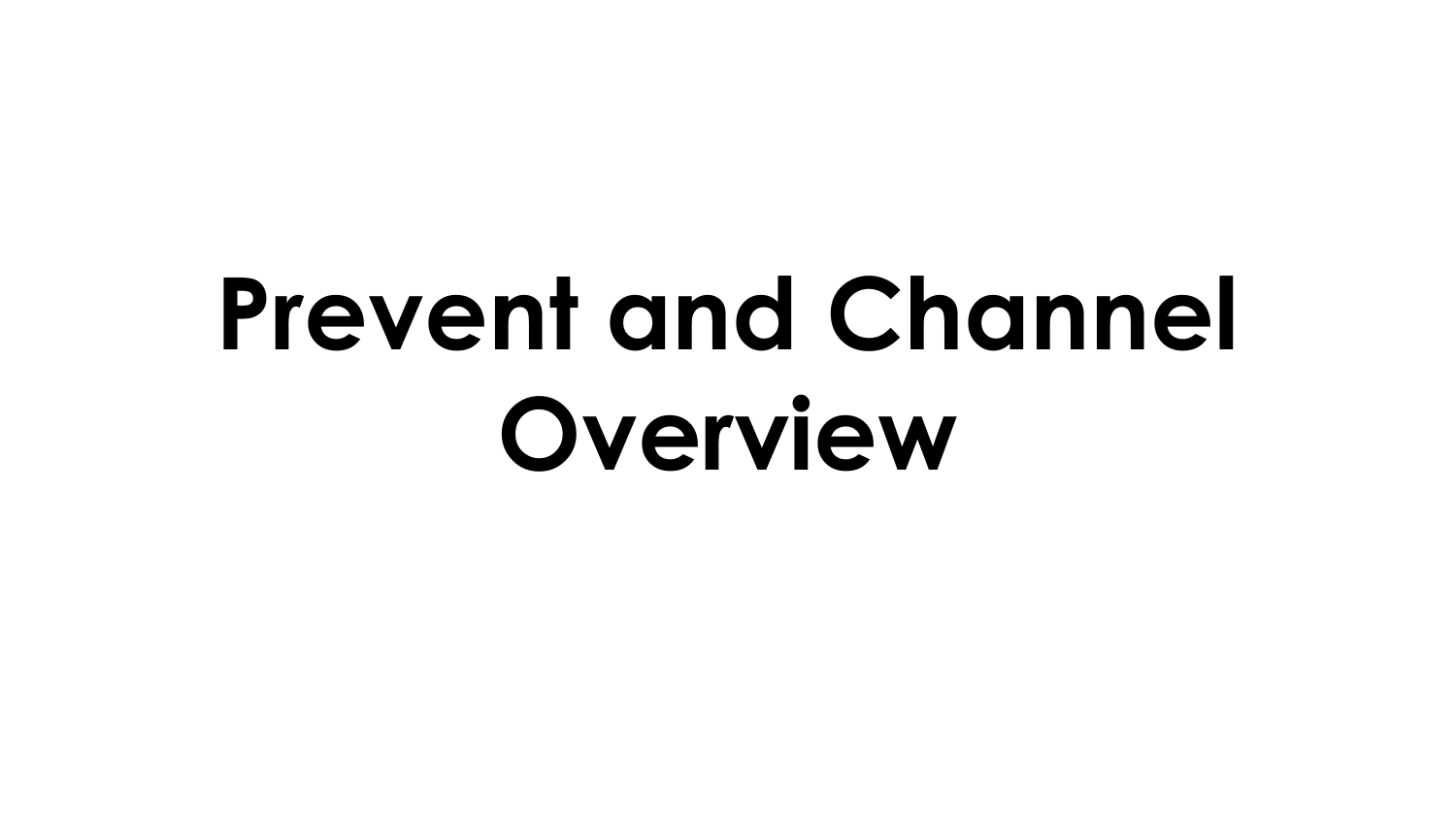## **National Counter Terrorism Strategy Contest**

**Prepare -** Mitigate the impact of a terrorist incident if it occurs

**Prevent** - Safeguarding people from becoming terrorists or supporting terrorism

**Protect** - Strengthen our protection against a terrorist attack in the UK or overseas

**Pursue -** Stopping terrorist attacks happening in the UK and overseas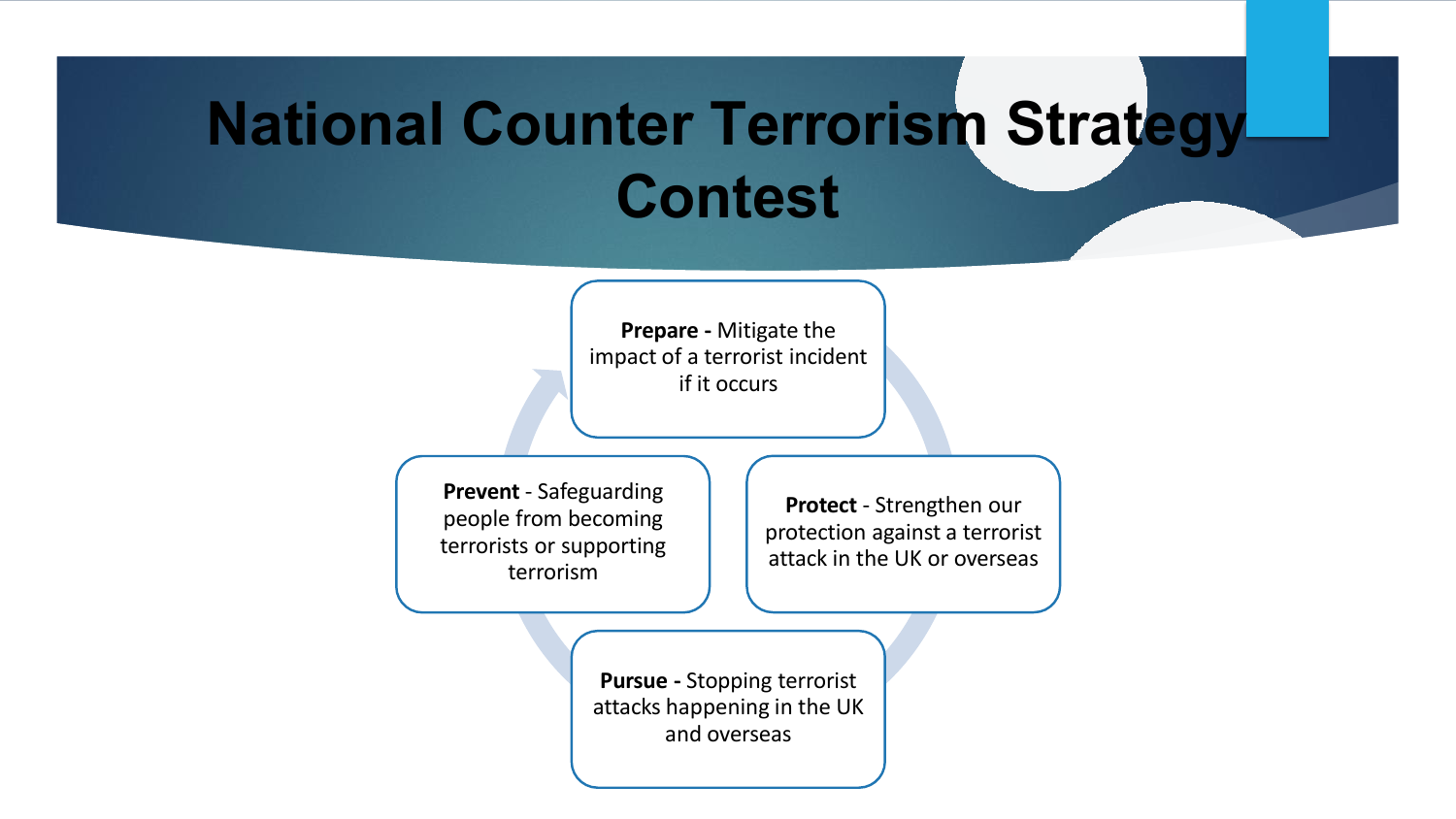

The Prevent Duty in the Counter-Terrorism and Security Act 2015 seeks to safeguard and support those vulnerable to radicalisation.

The Prevent strategy has three objectives:

- Respond to the ideological challenge of terrorism and the threat we face from those who promote it
- Prevent people from being drawn into terrorism and ensure that they are given appropriate advice and support
- Work with sectors and institutions where there are risks of radicalisation that we need to address.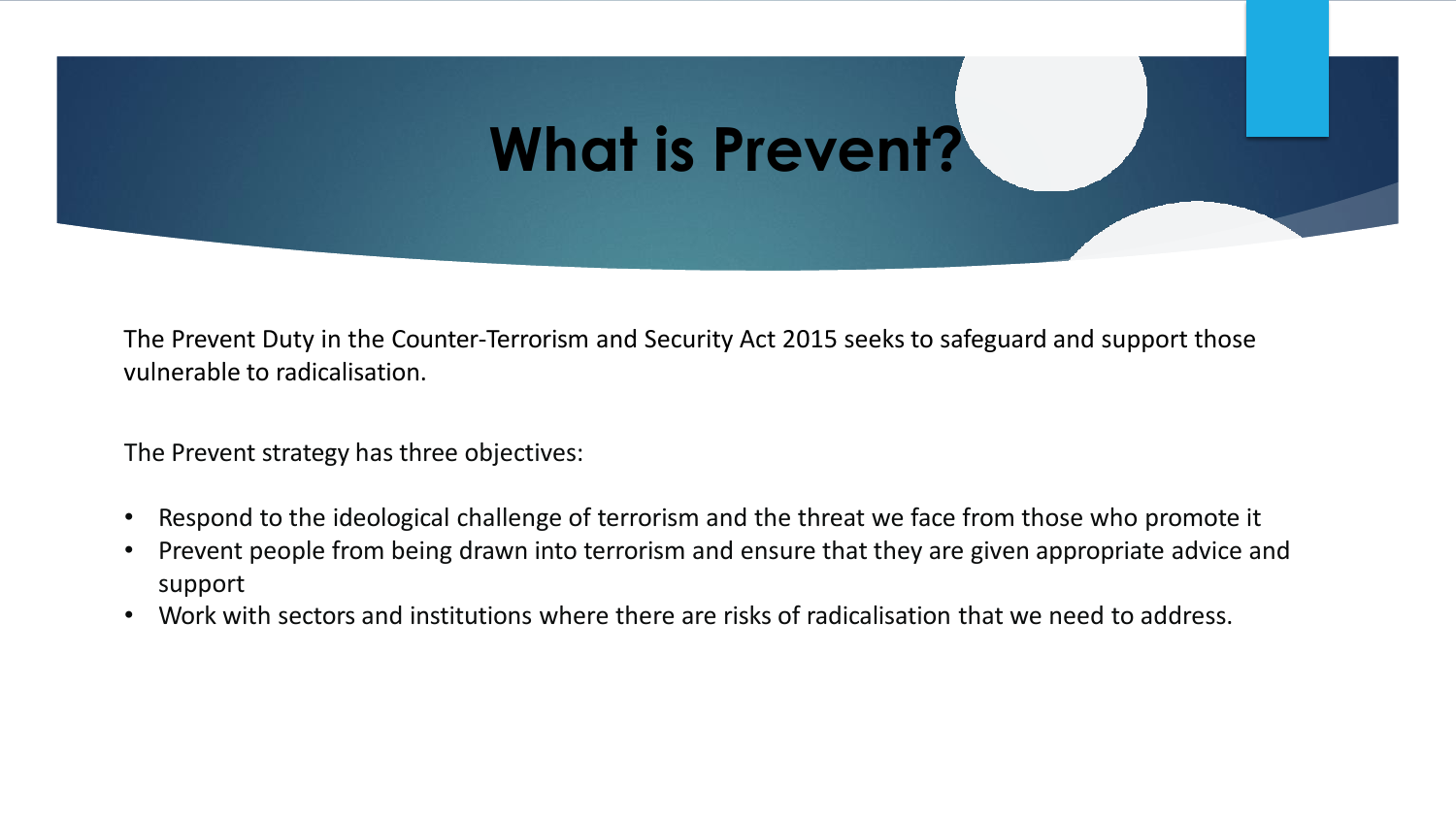

Lets Talk About It - What Is Channel? (Itai.info)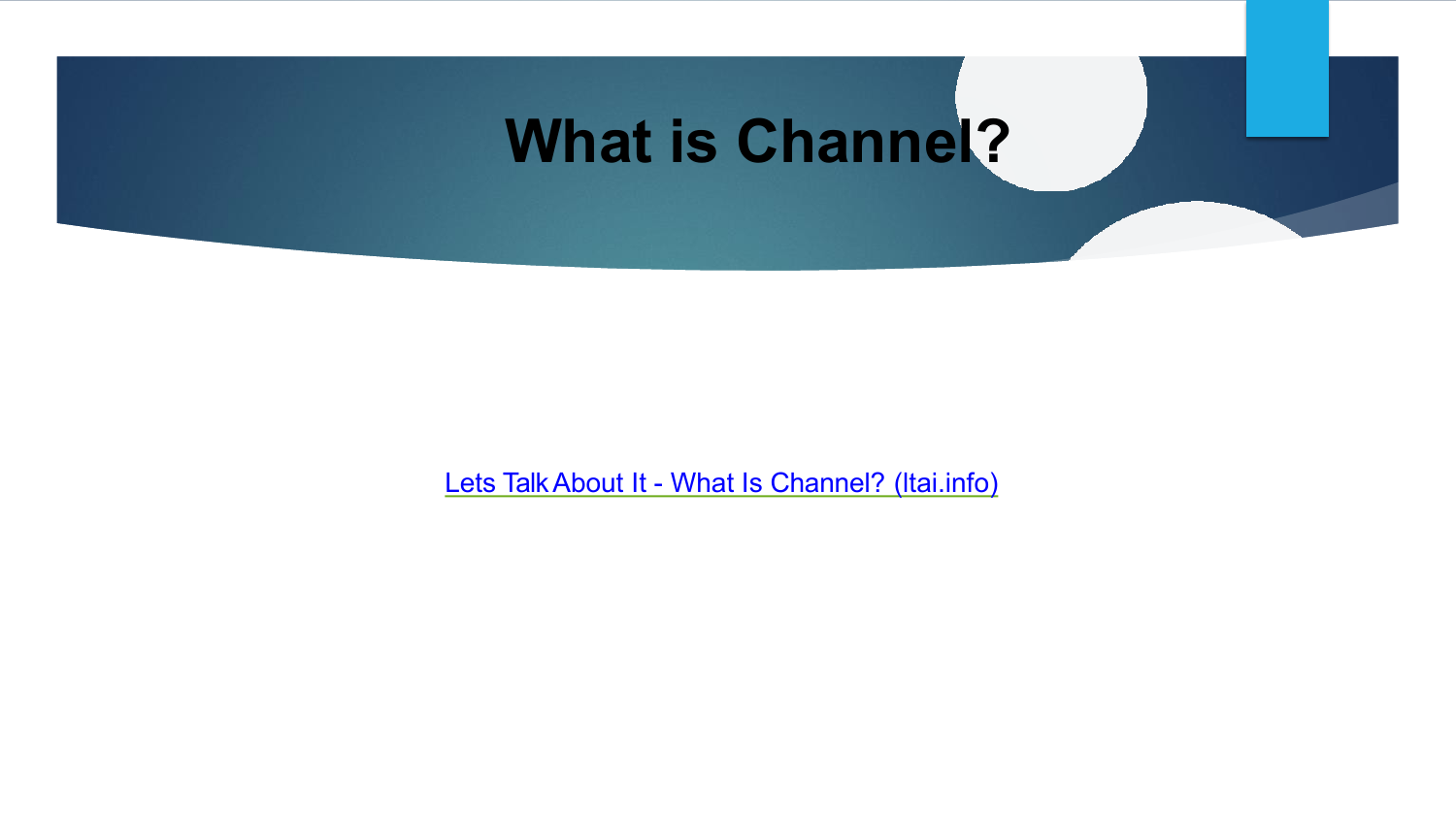## **What is Channel?**

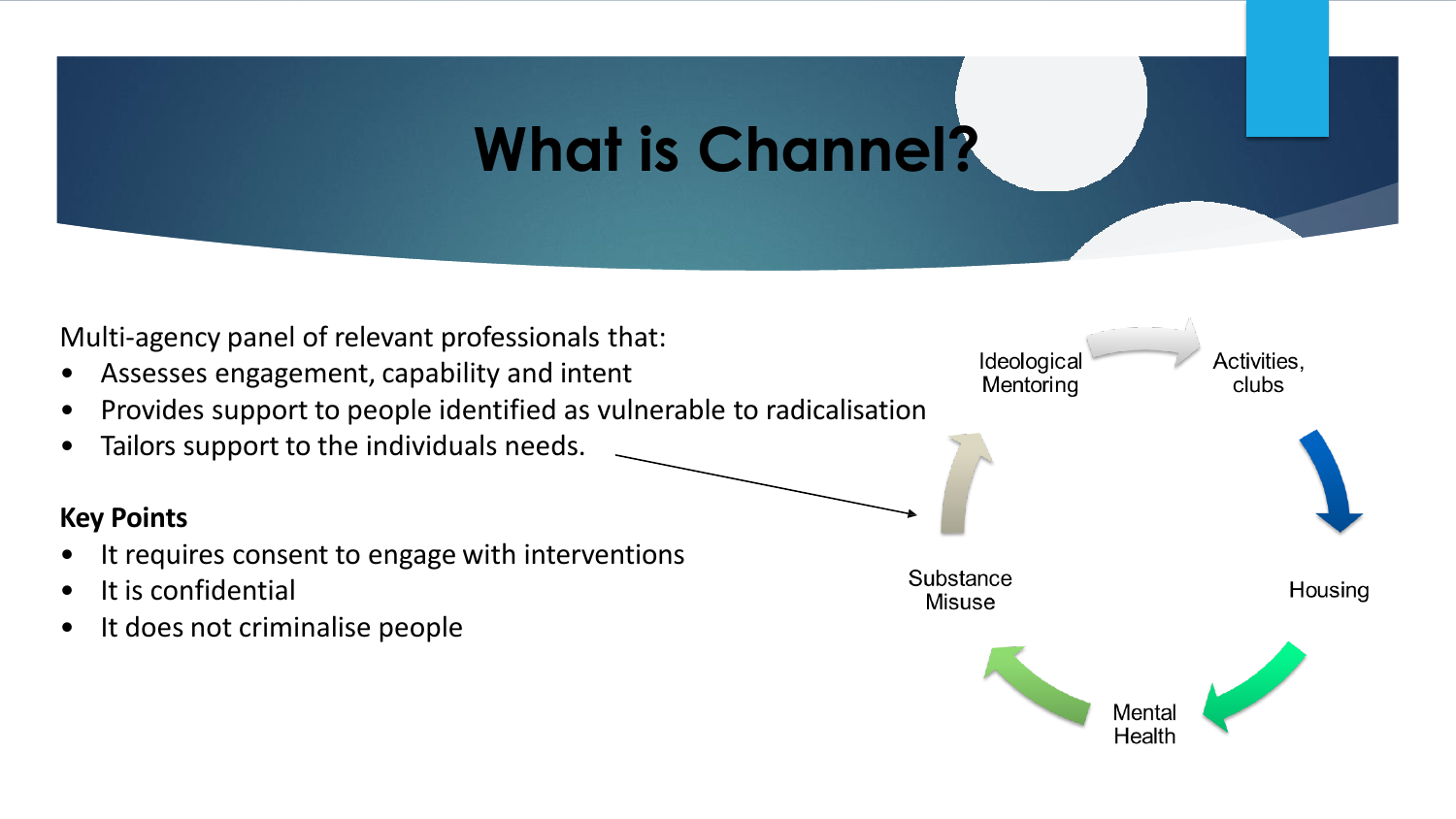### **Prevent Referral Process**

Concern identified and discussed with safeguarding or Prevent lead

Concern referred to local Prevent team at [PreventReferrals@wiltshire.police.uk](mailto:PreventReferrals@wiltshire.police.uk)

Police intelligence gather information, assess risk and whether the individual is suitable for Channel.

(If there are safeguarding concerns but no relevance to counter terrorism they will be referred to MASH team.)

If Counter Terrorism Policing South West deem the individual suitable to receive Channel support, they will refer to the local authority chaired Channel Panel.

Local authority co-ordination of professionals appropriate to the individual

Panel meets to assess risk and determine whether individuals is adopted into Channel. If adopted, panel will seek consent to engage and develop a support programme based on their needs. Panel will meet on a monthly basis to assess progress and amend support as required.

If there are additional safeguarding concerns please refer to relevant MASH team.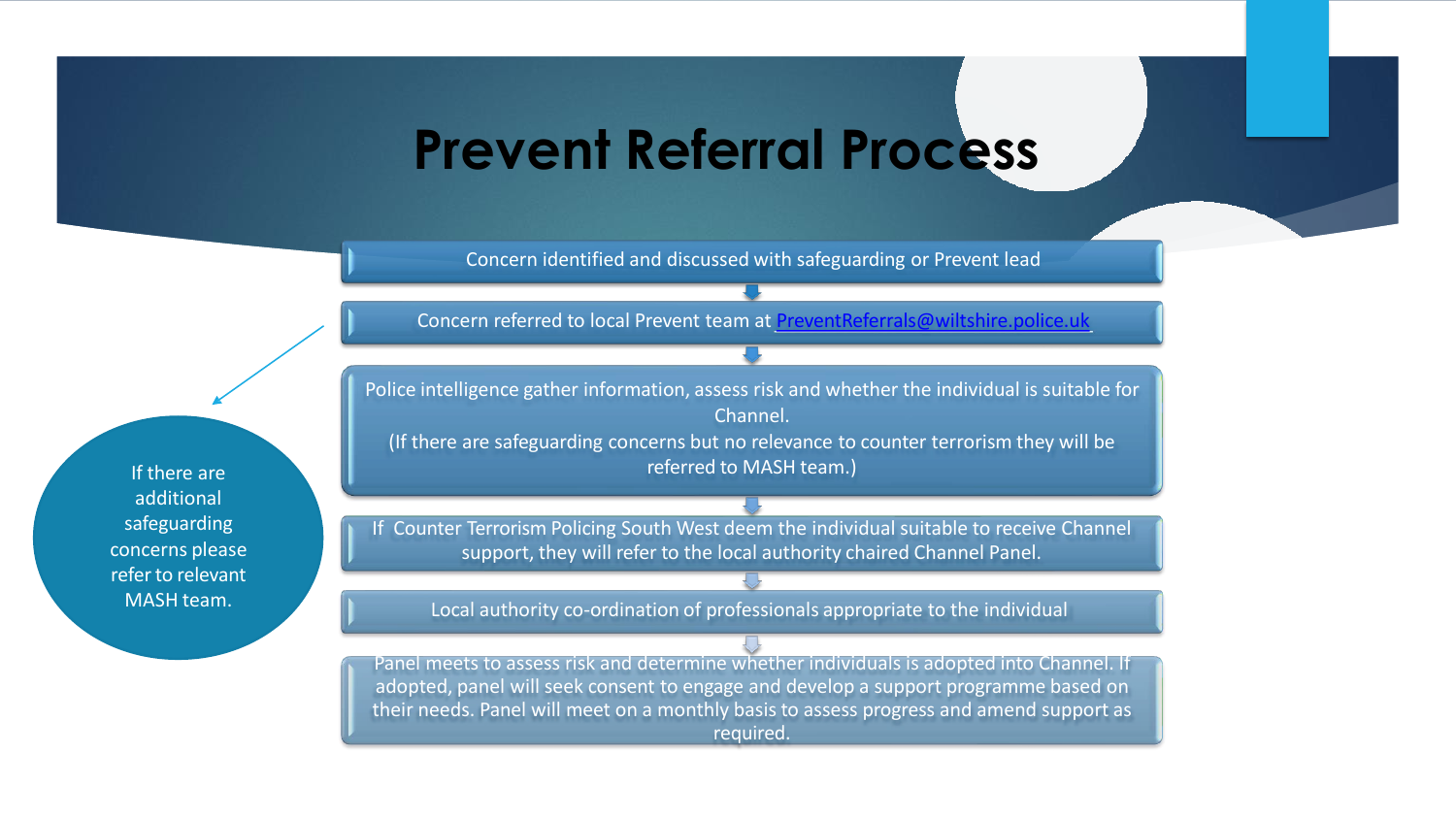### **How might I identify vulnerability to/signs of radicalisation?**

#### **Key Points:**

- There isn't a single profile of radicalisation.
- It is unlikely to be just one factor but a combination, understanding context is part of the Channel process in assessing level of risk.
- Radicalisation can occur regardless of age, gender, lifestyle, beliefs or religion.

| Possession of extreme materials or<br>symbols e.g. swastikas | 'Them' and 'Us' thinking                                                                      |
|--------------------------------------------------------------|-----------------------------------------------------------------------------------------------|
| Change in language to include racist,<br>offensive words     | Isolation from family / friendship group                                                      |
| Talking about / planning violent action                      | Watching, sharing, or creating films online<br>linked to religious, political, or racial hate |
| Feelings of grievance or injustice                           | Being at a transitional time of life or<br>personal crisis                                    |
| Need for identity, status or a sense of<br>belonging         | Family or friends holding or being involved<br>with extremist ideas                           |
| Desire for political, social or moral change                 | Being influenced or controlled by a group                                                     |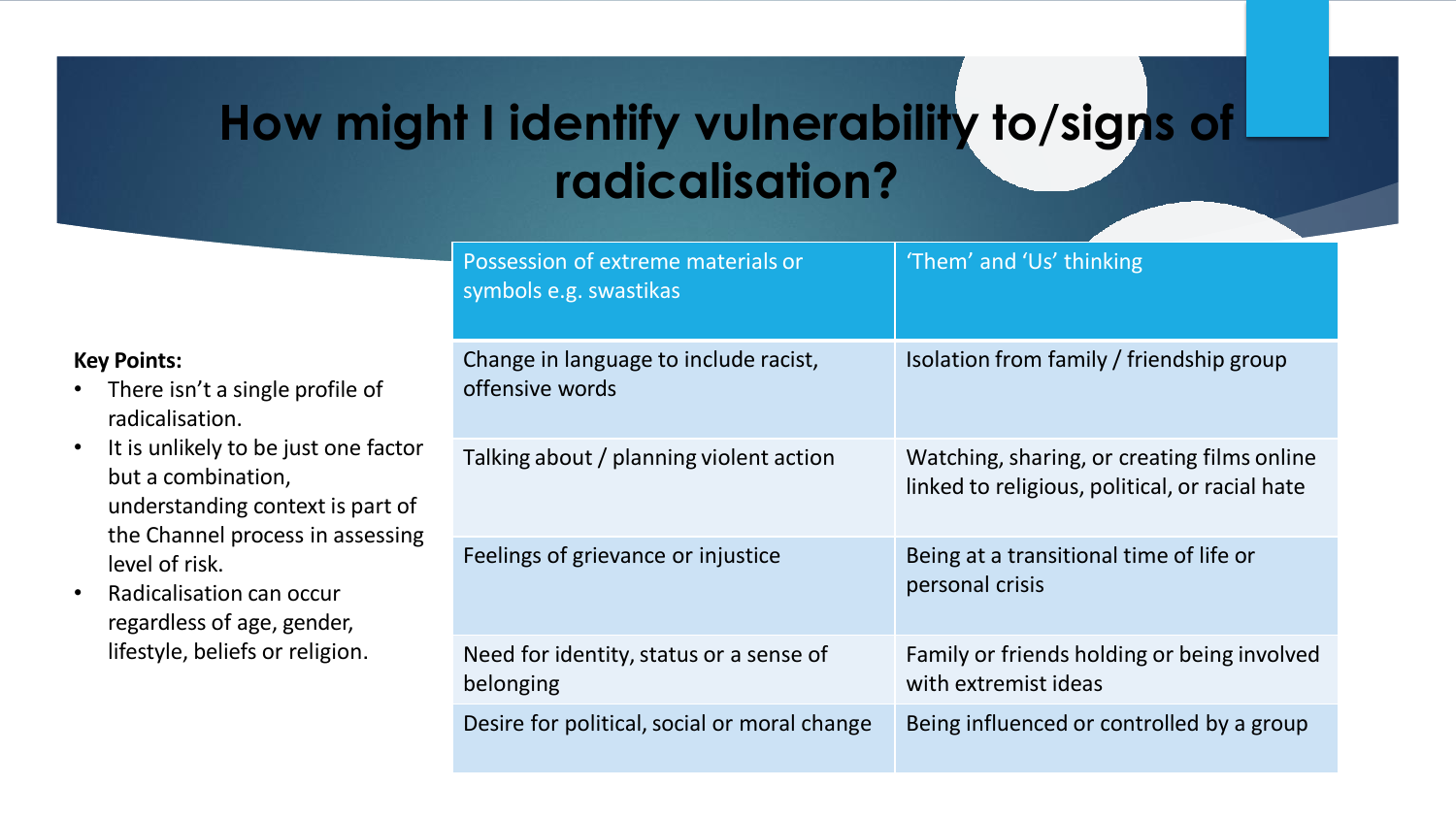## **Key Contact Details**

If you would like to seek advice:

- Contact the Prevent team at [PreventReferrals@wiltshire.police.uk](mailto:PreventReferrals@wiltshire.police.uk) or **01278 647466**
- Call **101**
- Call the national Prevent advice line on 0800 011 3764 (open 9.00am 5.00pm everyday)

To make a referral please email the Prevent team at:

• [PreventReferrals@wiltshire.police.uk](mailto:PreventReferrals@wiltshire.police.uk)

If you would like further advice please contact:

• Preventboard@swindon.gov.uk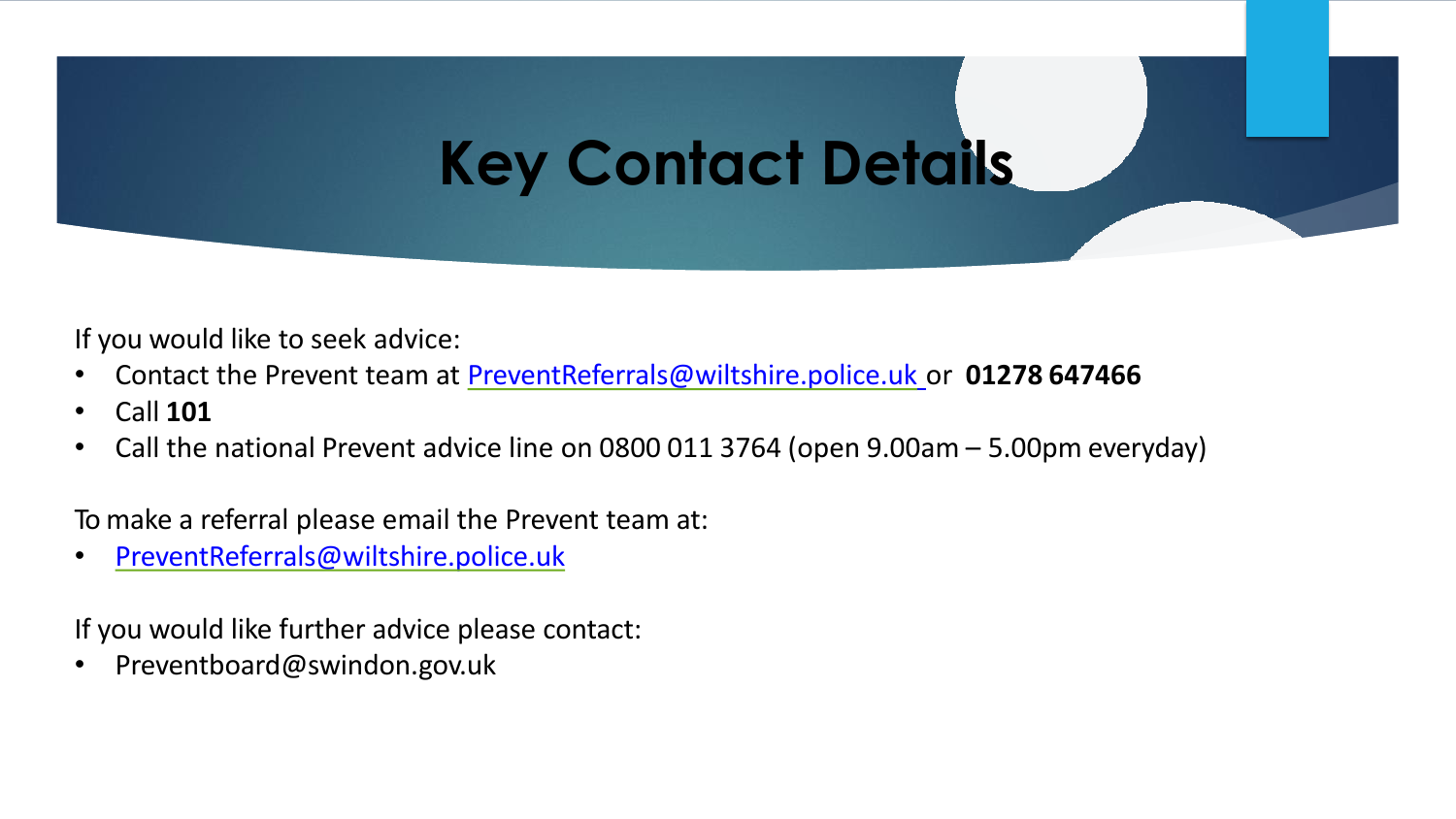## **Useful Resources**

#### **Web pages:**

**[Swindon](https://www.swindon-csp.org.uk/info/9/swindon_csp/13/the_prevent_duty_safeguarding_from_radicalisation) Borough Council Prevent Page** 

(Please note new telephone contact number **01278 647466** as web page is being updated)

- Let's Talk About It Working Together to Prevent [Terrorism](https://www.ltai.info/)
- Action Counters [Terrorism](https://act.campaign.gov.uk/)
- [Educate](https://educateagainsthate.com/) Against Hate
- ACT [Early](https://actearly.uk/) useful for families and communities

#### **Home Office E-learning**

- Prevent [awareness](https://www.elearning.prevent.homeoffice.gov.uk/edu/screen1.html) eLearning
- Prevent [Referrals](https://www.elearning.prevent.homeoffice.gov.uk/prevent_referrals/01-welcome.html)
- Channel [Awareness](https://www.elearning.prevent.homeoffice.gov.uk/channel_awareness/01-welcome.html)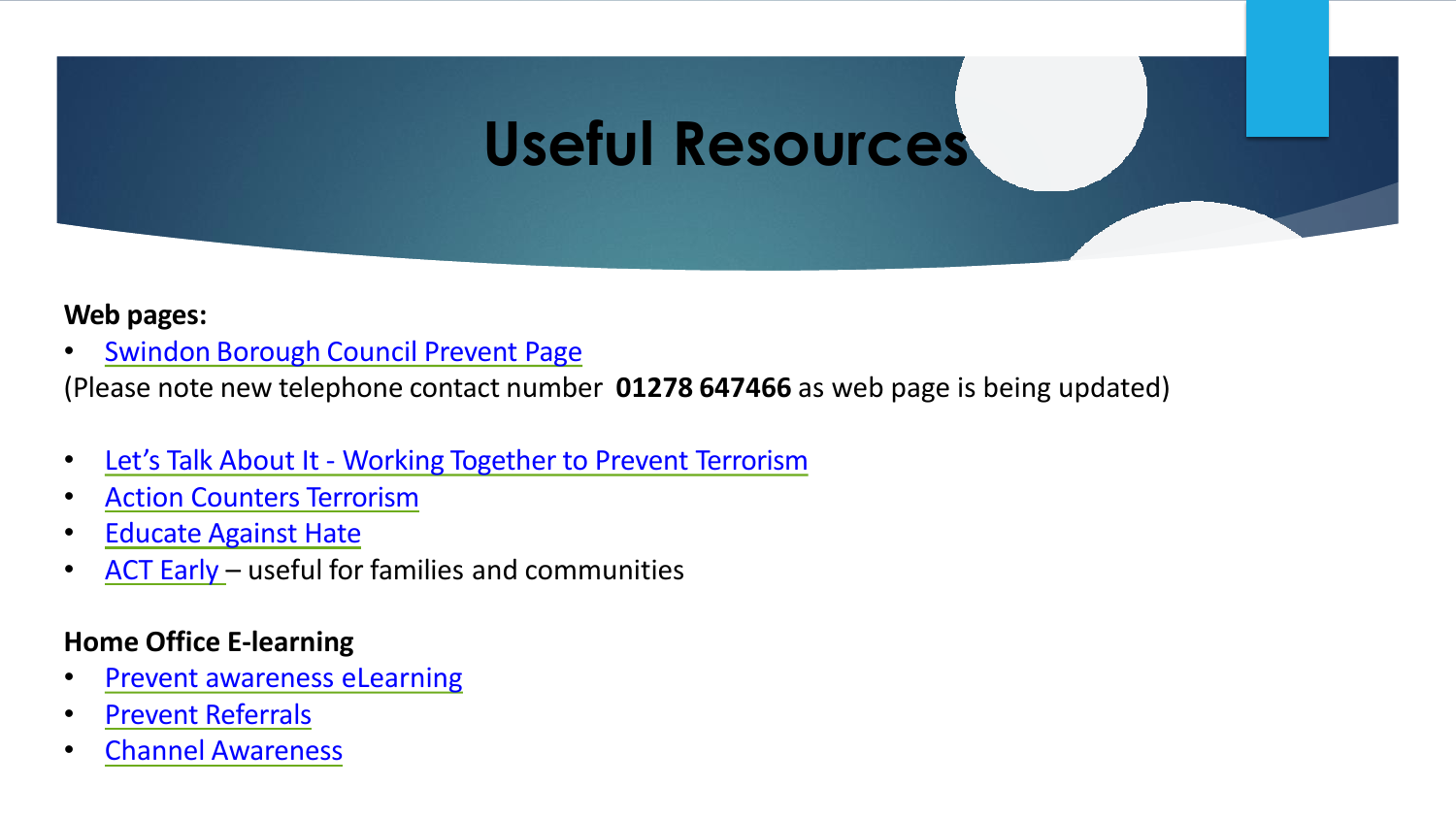### **Useful Resources**

#### **Useful Links and Guides :**

- [Counter-Terrorism and Security Act 2015](https://www.legislation.gov.uk/ukpga/2015/6/contents/enacted) (legislation.gov.uk)
- [Counter-terrorism strategy \(CONTEST\) 2018 -](https://www.gov.uk/government/publications/counter-terrorism-strategy-contest-2018) GOV.UK (www.gov.uk)
- [Revised Prevent duty guidance: for England and Wales -](https://www.gov.uk/government/publications/prevent-duty-guidance/revised-prevent-duty-guidance-for-england-and-wales) GOV.UK (www.gov.uk)
- Prevent duty toolkit for local authorities and partner agencies - GOV.UK (www.gov.uk)